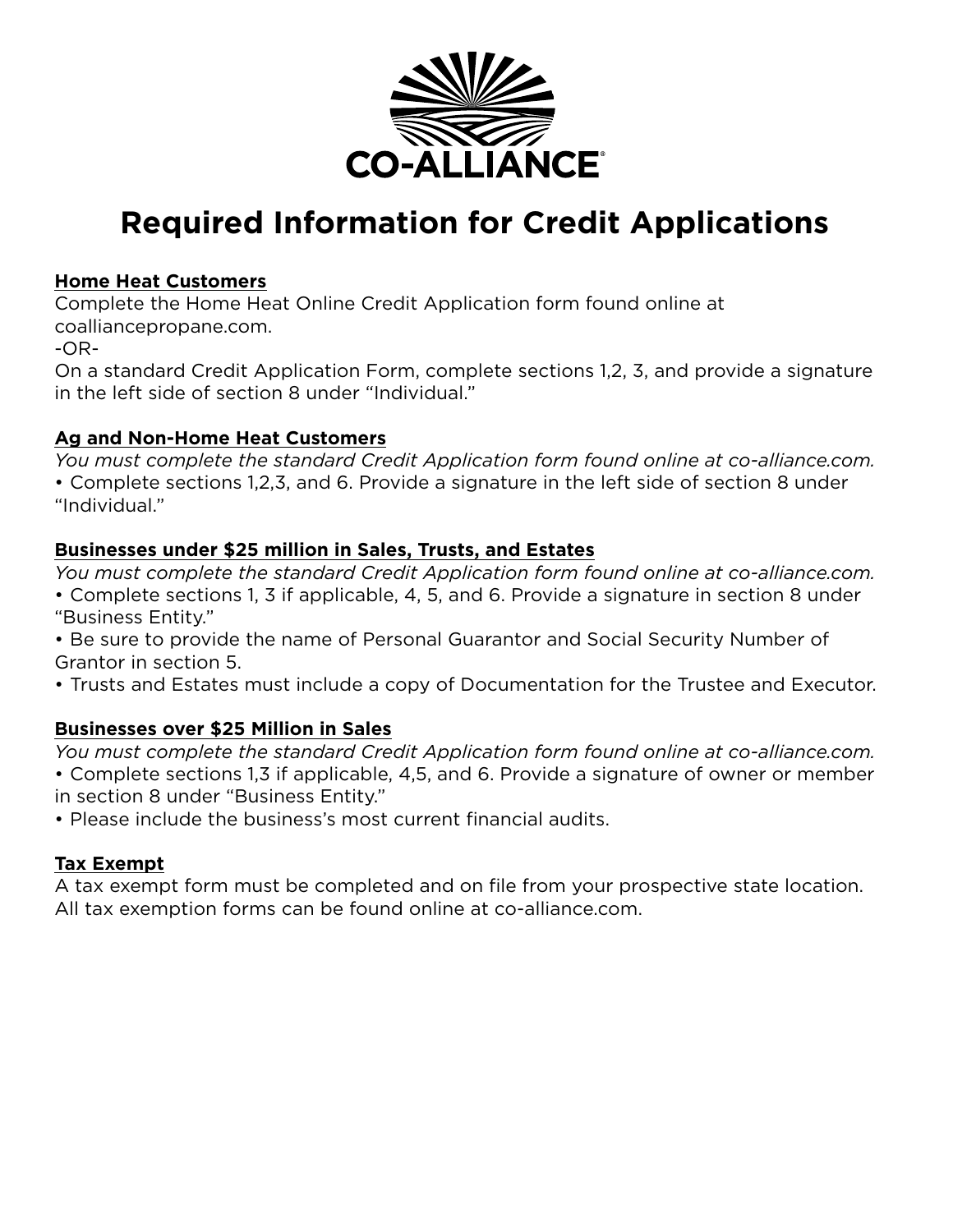|                                                                                                                                                                                                                                                                                                          |                                                                                                                                                                        | <b>CO-ALLIANCE</b> |                               |                                |                    |                  | OFFICE USE ONLY                      |                         |
|----------------------------------------------------------------------------------------------------------------------------------------------------------------------------------------------------------------------------------------------------------------------------------------------------------|------------------------------------------------------------------------------------------------------------------------------------------------------------------------|--------------------|-------------------------------|--------------------------------|--------------------|------------------|--------------------------------------|-------------------------|
| 5250 E US HWY 36, BUILDING 1000, AVON, IN 46123<br>PHONE: (317) 745-4491 · FAX: (317) 745-1248                                                                                                                                                                                                           |                                                                                                                                                                        |                    |                               |                                | CO-ALLIANCE DEPT # |                  |                                      |                         |
|                                                                                                                                                                                                                                                                                                          | <b>CREDIT APPLICATION</b>                                                                                                                                              |                    |                               |                                |                    |                  | CO-ALLIANCE ACCT #                   |                         |
| <b>ACCOUNT SET UP FORM</b><br><b>INDIVIDUALS:</b> FILL OUT STEPS 1-3 & 8. BUSINESSES: FILL OUT STEPS 1 & 3-8. PLEASE COMPLETE AS<br>FULLY AS POSSIBLE TO AVOID DELAY. SIGNATURE ON BACK REQUIRED. WE VALUE YOUR BUSINESS<br>AND LOOK FORWARD TO SERVING YOU. ALL INFORMATION WILL BE KEPT IN CONFIDENCE. |                                                                                                                                                                        |                    |                               |                                |                    | YOUR REP'S NAME: |                                      |                         |
|                                                                                                                                                                                                                                                                                                          | 1. START HERE. HOW CAN WE SERVE YOU?<br>REVIEW THESE POINTS AND THEN SCROLL DOWN TO THE EASY 8-STEP APPLICATION. PLEASE COMPLETE AS FULLY AS POSSIBLE TO AVOID DELAYS. |                    |                               |                                |                    |                  |                                      |                         |
|                                                                                                                                                                                                                                                                                                          | *IF REQUESTING FUEL SERVICE, PLEASE COMPLETE STEP 3.                                                                                                                   |                    |                               |                                |                    | LIQUID FUELS*    |                                      |                         |
| <b>FARM SUPPLY</b>                                                                                                                                                                                                                                                                                       | HOME PROPANE (LP)*                                                                                                                                                     | KEEP FULL          |                               | CHECK IF TANK IS ALREADY SET   |                    |                  | FUEL PUMP CARD(S): HOW MANY?         |                         |
| <b>IFEED</b>                                                                                                                                                                                                                                                                                             | HOME HEATING OIL*                                                                                                                                                      | <b>WILL CALL</b>   |                               | CHECK IF IT IS A CO-OP TANK    |                    |                  |                                      |                         |
|                                                                                                                                                                                                                                                                                                          | CHECK IF YOU NEED A TANK. <b>ALL TANK SETS REQUIRE AN APPROVED CREDIT ACCOUNT.</b>                                                                                     |                    |                               |                                |                    |                  |                                      |                         |
|                                                                                                                                                                                                                                                                                                          | WHERE DID YOU HEAR ABOUT CO-ALLIANCE?                                                                                                                                  |                    |                               |                                |                    |                  |                                      |                         |
|                                                                                                                                                                                                                                                                                                          | FRIEND/NEIGHBOR SALESPERSON WEBSITE RADIO/TV FLYER/MAILER SOCIAL MEDIA OTHER                                                                                           |                    |                               |                                |                    |                  |                                      |                         |
|                                                                                                                                                                                                                                                                                                          | 2. INDIVIDUALS & DBAs COMPLETE THIS SECTION. THIS DATA ALLOWS US TO BEGIN YOUR CO-ALLIANCE ACCOUNT.                                                                    |                    |                               |                                |                    |                  |                                      |                         |
|                                                                                                                                                                                                                                                                                                          | APPLICANT 1 (LAST, FIRST, MIDDLE) OR DBA IF APPLICABLE                                                                                                                 |                    |                               |                                |                    |                  | SOCIAL SECURITY NUMBER DATE OF BIRTH |                         |
|                                                                                                                                                                                                                                                                                                          |                                                                                                                                                                        |                    |                               |                                |                    |                  |                                      |                         |
| PRESENT ADDRESS                                                                                                                                                                                                                                                                                          |                                                                                                                                                                        |                    |                               | CITY/STATE/ZIP                 |                    |                  |                                      |                         |
|                                                                                                                                                                                                                                                                                                          |                                                                                                                                                                        |                    |                               |                                |                    |                  |                                      |                         |
| <b>TELEPHONE</b>                                                                                                                                                                                                                                                                                         |                                                                                                                                                                        | <b>CELL PHONE</b>  |                               | <b>EMAIL</b>                   |                    |                  |                                      | YEARLY HOUSEHOLD INCOME |
|                                                                                                                                                                                                                                                                                                          |                                                                                                                                                                        |                    |                               |                                |                    |                  | $ 20-30K$                            | 50-75K                  |
| <b>HOME INFORMATION</b><br><b>OWN</b><br>RENT                                                                                                                                                                                                                                                            | <b>LANDLORD NAME</b>                                                                                                                                                   |                    |                               | <b>LANDLORD PHONE</b>          |                    |                  | 30-40K                               | 75+K                    |
| <b>EMPLOYER</b>                                                                                                                                                                                                                                                                                          |                                                                                                                                                                        |                    |                               | LENGTH OF SERVICE<br>CITY/ZIP  |                    |                  |                                      |                         |
| APPLICANT 2 (LAST, FIRST, MIDDLE) OR DBA IF APPLICABLE                                                                                                                                                                                                                                                   |                                                                                                                                                                        |                    | SOCIAL SECURITY NUMBER        |                                |                    | DATE OF BIRTH    |                                      |                         |
| PRESENT ADDRESS                                                                                                                                                                                                                                                                                          |                                                                                                                                                                        |                    |                               | CITY/STATE/ZIP                 |                    |                  |                                      |                         |
| <b>EMPLOYER</b>                                                                                                                                                                                                                                                                                          |                                                                                                                                                                        |                    | LENGTH OF SERVICE<br>CITY/ZIP |                                |                    |                  |                                      |                         |
| NAME OF YOUR BANKING INSTITUTION                                                                                                                                                                                                                                                                         |                                                                                                                                                                        |                    |                               | CITY/STATE/ZIP                 |                    |                  |                                      |                         |
|                                                                                                                                                                                                                                                                                                          | NAMES ON ACCOUNT AND ACCOUNT NUMBERS                                                                                                                                   |                    |                               |                                |                    |                  |                                      |                         |
|                                                                                                                                                                                                                                                                                                          |                                                                                                                                                                        |                    |                               |                                |                    |                  |                                      |                         |
| EMERGENCY CONTACT NAME                                                                                                                                                                                                                                                                                   |                                                                                                                                                                        |                    |                               | EMERGENCY CONTACT PHONE NUMBER |                    |                  |                                      |                         |
|                                                                                                                                                                                                                                                                                                          |                                                                                                                                                                        |                    |                               |                                |                    |                  |                                      |                         |

#### **3. ARE YOU REQUESTING FUEL SERVICE? WE NEED YOUR HELP TO FIND YOU.**

 $\sim$ 

DESCRIPTION AND DELIVERY ADDRESS WHERE THE FUEL TANK IS OR WILL BE LOCATED IF DIFFERENT THAN APPLICANT BILLING ADDRESS

SPECIAL INSTRUCTIONS FOR OUR REPRESENTATIVE TO KNOW